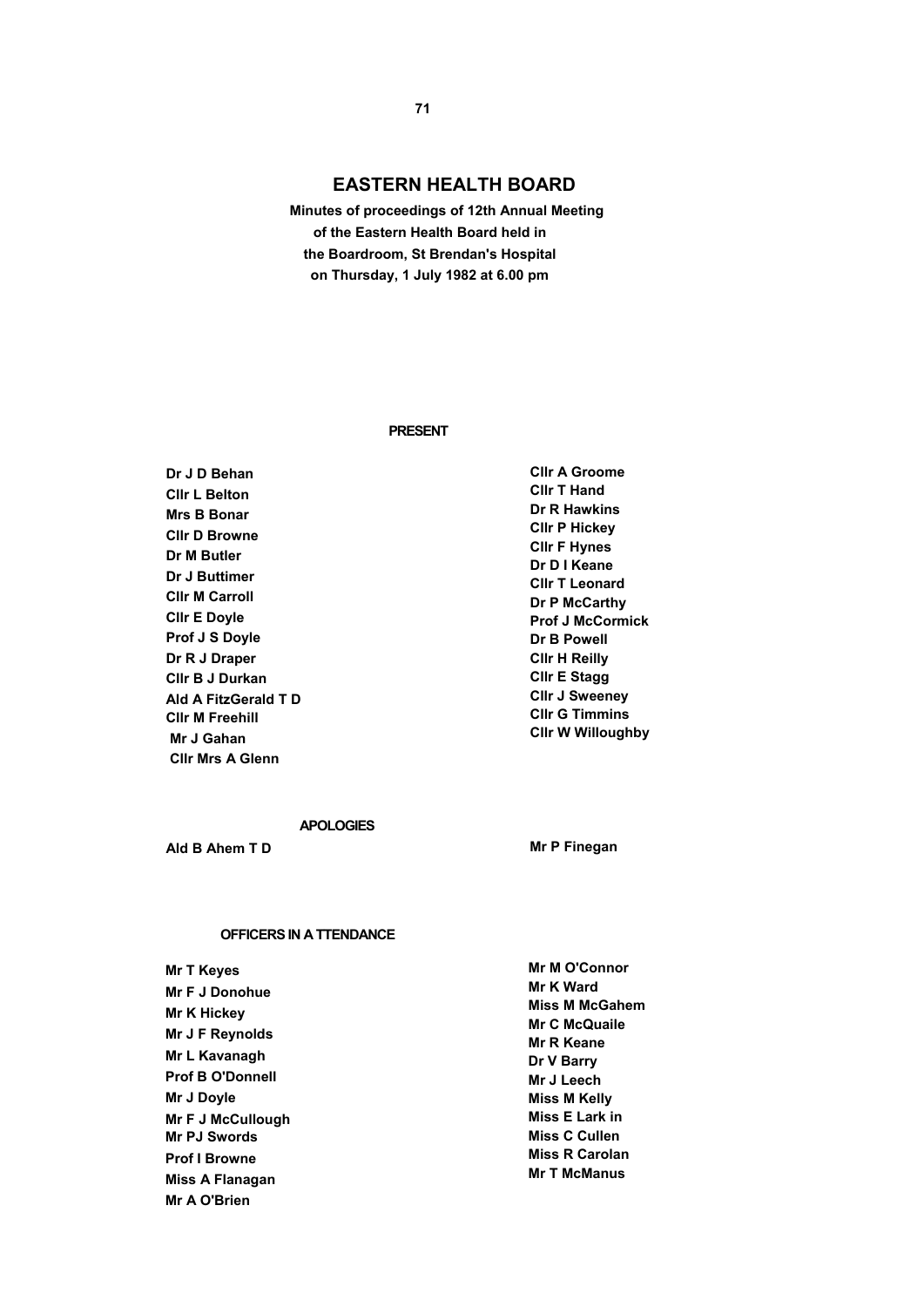### **83/1982**

#### **ELECTION OF CHAIRMAN**

**Cllr Mrs Alice Glenn was proposed by Professor Doyle and seconded by Cllr Carroll. As there were no other nominations Cllr Mrs Glenn was declared elected.** 

**Cllrs Carroll, Sweeney, Stagg, Durkan, Doyle, Hickey, Ald FitzGerald and Dr Behan congratulated Cllr Browne on his election as Lord Mayor of Dublin. Mr Keyes, Deputy Chief Executive Officer, on his own behalf, and on behalf of the staff, associated himself with the remarks of the members.** 

**Cllr Mrs Glenn thanked the members for electing her to the office of Chairman and welcomed the new members to their first meeting of the Board.** 

#### **84/1982**

#### **ELECTION OF VICE-CHAIRMAN**

**Cllr E Stagg was proposed by Cllr Browne and seconded by Cllr Reilly. Cllr P Hickey was proposed by Cllr Sweeney and seconded by Cllr Groome. Cllr Stagg was elected Vice-Chair man, the following being the voting:** 

**For Cllr Stagg - 23** 

| Dr J D Behan           |    | <b>CIIr A Glenn</b>        |
|------------------------|----|----------------------------|
| <b>CIIr L Belton</b>   |    | <b>CIIr T Hand</b>         |
| <b>CIIr D Browne</b>   |    | Dr R Hawkins               |
| Dr M Butler            |    | <b>CIIr F Hynes</b>        |
| Dr J Buttimer          |    | Dr P McCarthy              |
| <b>CIIr M Carroll</b>  |    | <b>Prof J McCormick</b>    |
| <b>CIIr E Doyle</b>    |    | Dr B Powell                |
| Prof J S Doyle         |    | <b>CIIr H Reilly</b>       |
| Dr R J Draper          |    | <b>CIIr E Stagg</b>        |
| <b>CIIr B J Durkan</b> |    | <b>CIIr G Timmins, T D</b> |
| Ald A FitzGerald.      | TD | <b>CIIr W Willoughby</b>   |
| <b>CIIr M Freehill</b> |    |                            |
|                        |    |                            |

**For Cllr P Hickey - 5** 

| <b>Mrs B Bonar</b>   | <b>CIIr T Leonard</b> |
|----------------------|-----------------------|
| <b>CIIr A Groome</b> | <b>CIIr J Sweeney</b> |
| <b>CIIr P Hickey</b> |                       |

**Cllr Stagg thanked the members for electing him as Vice-Chairman.** 

**Cllr Hickey thanked the members who had supported him and congratulated Cllr Mrs Glenn on her election as Chairman and Cllr Stagg on his election as Vice-Chair man.**